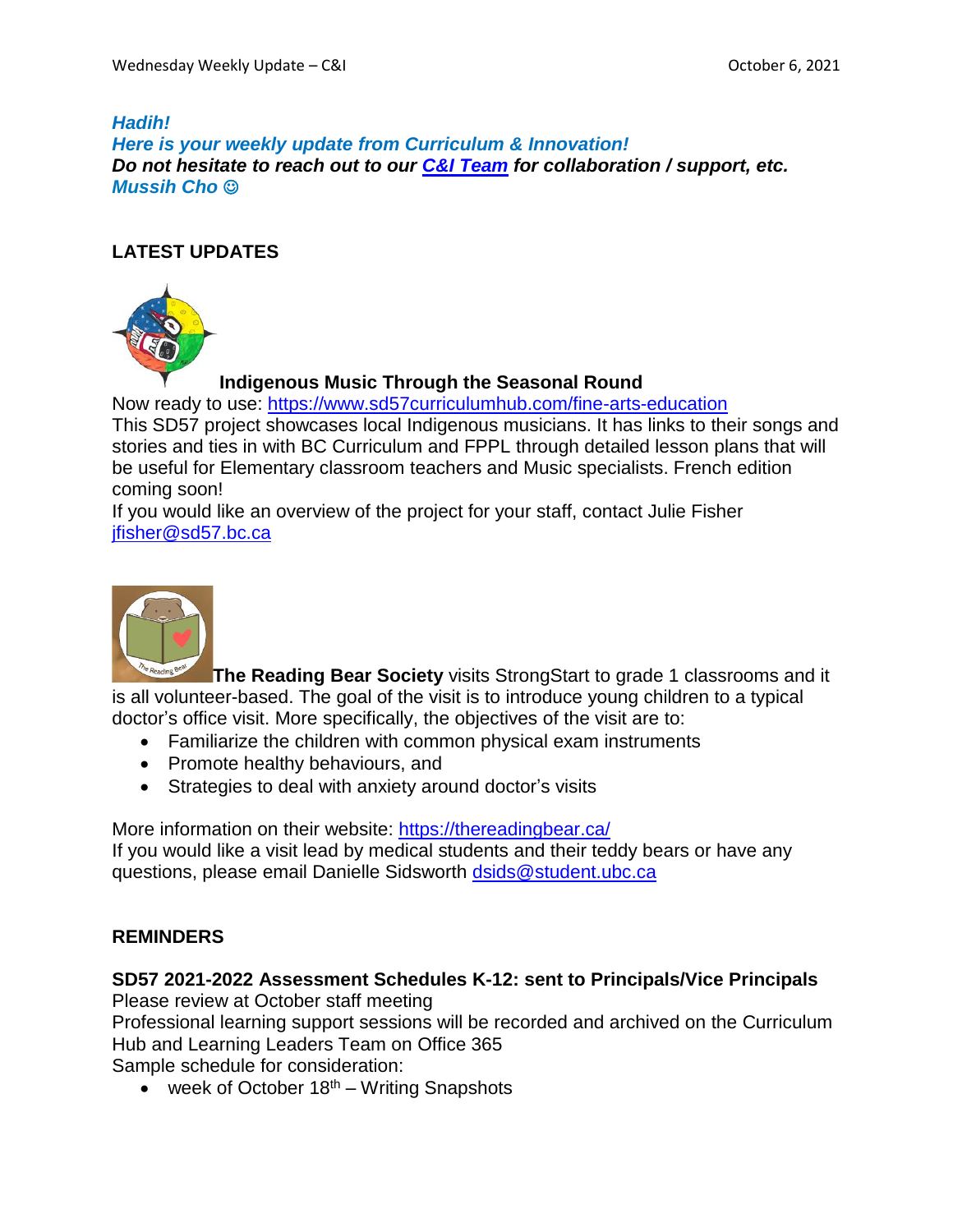- week of November 1<sup>st</sup> Student Numeracy Assessment Practice SNAP
- weeks of November  $8<sup>th</sup> 19<sup>th</sup> -$  Reading Assessment (DART BAS)

MyEd BC data entry extensions are available and due by December  $15<sup>th</sup>$ Kim Moore is running MyEd BC Data Entry Sessions: sign up on PD [Reg](https://apps.powerapps.com/play/providers/Microsoft.PowerApps/apps/4eceb8ec-7e63-4ffa-bf7c-35490d32df6b)

- November 18th: Westwood Elementary
- November 22<sup>nd</sup>: College Heights Elementary
- November 25<sup>th</sup>: Heather Park Elementary
- December 2<sup>nd</sup>: Heritage Elementary

Where to store your student data: upload data to SharePoint, District/School Share, Achievement folder, 21.22 folder, Reading, Writing, Numeracy folders)



# **FSA 2021-2022**

**For Principals/Vice Principals of Grade 4 and Grade 7 students** Print the following and follow the steps (PVP access only): FSA [Instruction](https://schdist57.sharepoint.com/sites/DistrictSchoolShare/Foundation%20Skills%20Assessment%20FSA/Forms/AllItems.aspx?id=%2Fsites%2FDistrictSchoolShare%2FFoundation%20Skills%20Assessment%20FSA%2FFSA%20documents%2FFSA%20Instruction%20and%20exemptions%20%20%26%20school%20return%20info%2Epdf&parent=%2Fsites%2FDistrictSchoolShare%2FFoundation%20Skills%20Assessment%20FSA%2FFSA%20documents) and

[Exemptions](https://schdist57.sharepoint.com/sites/DistrictSchoolShare/Foundation%20Skills%20Assessment%20FSA/Forms/AllItems.aspx?id=%2Fsites%2FDistrictSchoolShare%2FFoundation%20Skills%20Assessment%20FSA%2FFSA%20documents%2FFSA%20Instruction%20and%20exemptions%20%20%26%20school%20return%20info%2Epdf&parent=%2Fsites%2FDistrictSchoolShare%2FFoundation%20Skills%20Assessment%20FSA%2FFSA%20documents) & School Return Info

Please email [cmadill@sd57.bc.ca](mailto:cmadill@sd57.bc.ca) if you need help with this process.

### **Sandra Herbst Learning Series**



We are lucky to have Sandra Herbst working with our district in a number of capacities this year. Along with projects at DP Todd and College Heights, and featuring as the keynote speaker for Spring Fling, we are also hosting the following learning sessions with Sandra (mark your calendar!):

Dates: October 14, November 18, and March 3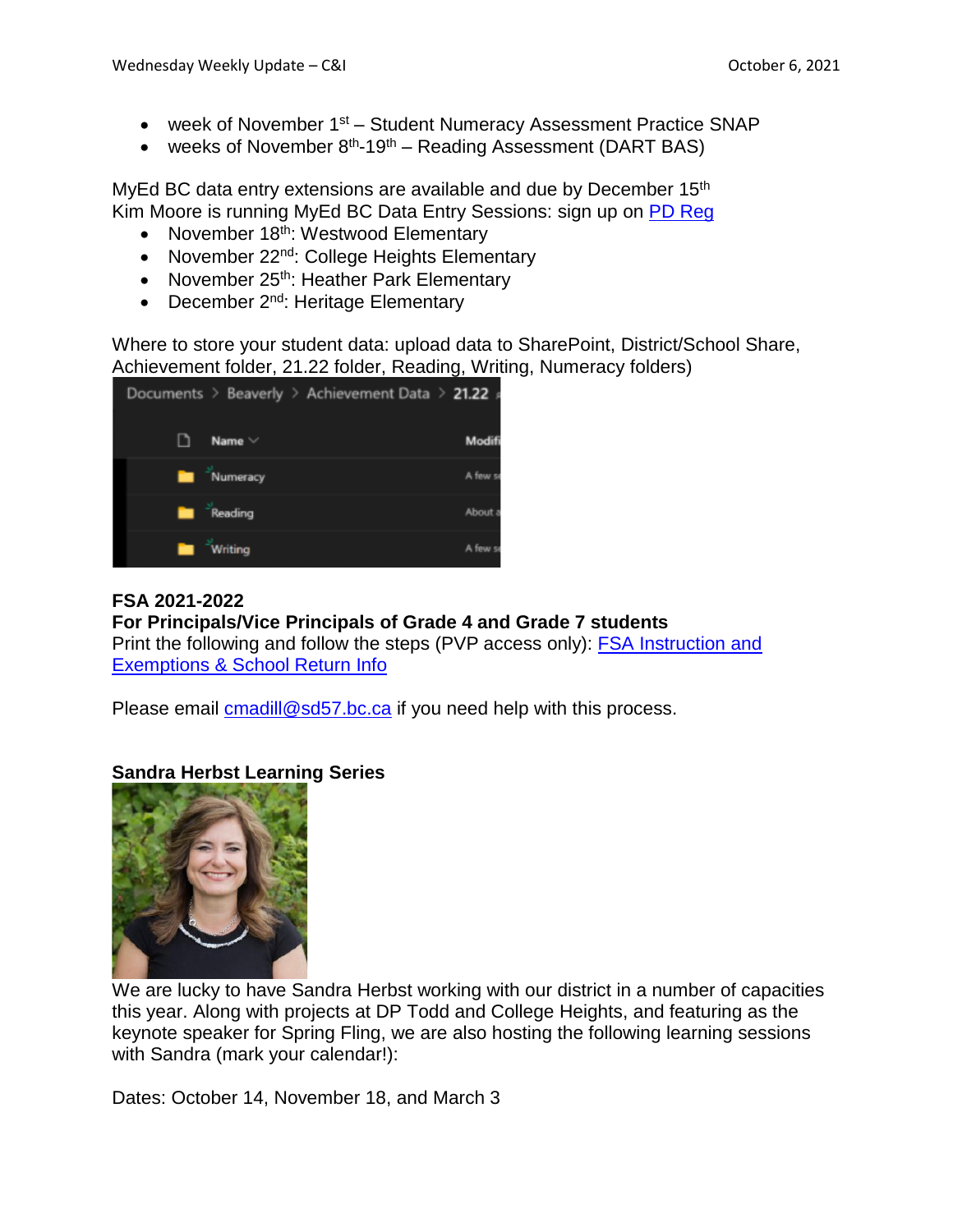- **Principals/Vice Principals – Learning Series lead: Rob Lewis** Time: 1pm-2pm
- **Elementary teams – Learning Series lead: Nancy Reid** Time: 3:15pm-4:15pm
- **Secondary teams – Learning Series lead: Rob Lewis** Time: 4:30pm-5:30pm

As well, schools who host a session for 5 or more staff members will receive support in meeting attendees' nutritional needs. If you have any questions, please contact the learning series lead.

### **Please have anyone who is interested in attending these Sandra Herbst sessions complete this Form:**

[https://forms.office.com/Pages/ResponsePage.aspx?id=sGeWW4-](https://forms.office.com/Pages/ResponsePage.aspx?id=sGeWW4-YcEqweChvrvOJJFN5VvLBCxFFoez9wxNnw0xUMFJWRTBYTktNRVZOUkw0VkVMSEsyUFlaNyQlQCN0PWcu) [YcEqweChvrvOJJFN5VvLBCxFFoez9wxNnw0xUMFJWRTBYTktNRVZOUkw0VkVMSE](https://forms.office.com/Pages/ResponsePage.aspx?id=sGeWW4-YcEqweChvrvOJJFN5VvLBCxFFoez9wxNnw0xUMFJWRTBYTktNRVZOUkw0VkVMSEsyUFlaNyQlQCN0PWcu) [syUFlaNyQlQCN0PWcu](https://forms.office.com/Pages/ResponsePage.aspx?id=sGeWW4-YcEqweChvrvOJJFN5VvLBCxFFoez9wxNnw0xUMFJWRTBYTktNRVZOUkw0VkVMSEsyUFlaNyQlQCN0PWcu)

### **"Good to Knows"**

Latest SD57 Numeracy and Literacy updates, including SNAP and BAS Learning Opportunities to support you in your assessment journey.

**Curriculum & Innovation** 

**Numeracy & Literacy "Good-to-Knows"** 

| <b>Our District Directions</b>            |                         |                                           |                 |
|-------------------------------------------|-------------------------|-------------------------------------------|-----------------|
| <b>Truth and</b><br><b>Reconciliation</b> | <b>Equity of Access</b> | Wellness                                  | <b>Learning</b> |
|                                           |                         |                                           |                 |
| <b>Jennifer Dionne</b>                    |                         | <b>Nancy Reid</b>                         |                 |
| District Numeracy Resource Teacher - K-12 |                         | District Literacy Resource Teacher - K-12 |                 |
| (250) 561-6800 Loc.211                    |                         | (250) 561-6800 Loc.209                    |                 |

# **Upcoming Learning Opportunities**

#### Please register via SD57 PD Reg.

| <b>Numeracy</b> | <b>SNAP - Math Assessment</b>                                                        | Sept. 28, 2021<br>(this is a repeat of the sessions held on Sept.1)<br>3:15-4:15 Kindergarten and Grade 1<br>3:15-4:15 Grades 2 and 3<br>Oct. 5, 2021 |
|-----------------|--------------------------------------------------------------------------------------|-------------------------------------------------------------------------------------------------------------------------------------------------------|
|                 |                                                                                      | 3:15-4:15 Grades 4 and 5                                                                                                                              |
|                 |                                                                                      | Oct. 7, 2021                                                                                                                                          |
|                 |                                                                                      | 3:15-4:15 Grades 6 and 7                                                                                                                              |
| Literacy        | <b>BAS</b> - Benchmark Assessment System<br>Reading<br>Appropriate for all teachers. | Sept.28, 2021<br>(this is a repeat of the session held on Sept.2)<br>$3:15 - 5:00$                                                                    |
|                 |                                                                                      | A pre-recorded version is available on the SD57                                                                                                       |
|                 |                                                                                      | Curriculum Hub. Click here to access, then scroll                                                                                                     |
|                 |                                                                                      | down to Assessment.                                                                                                                                   |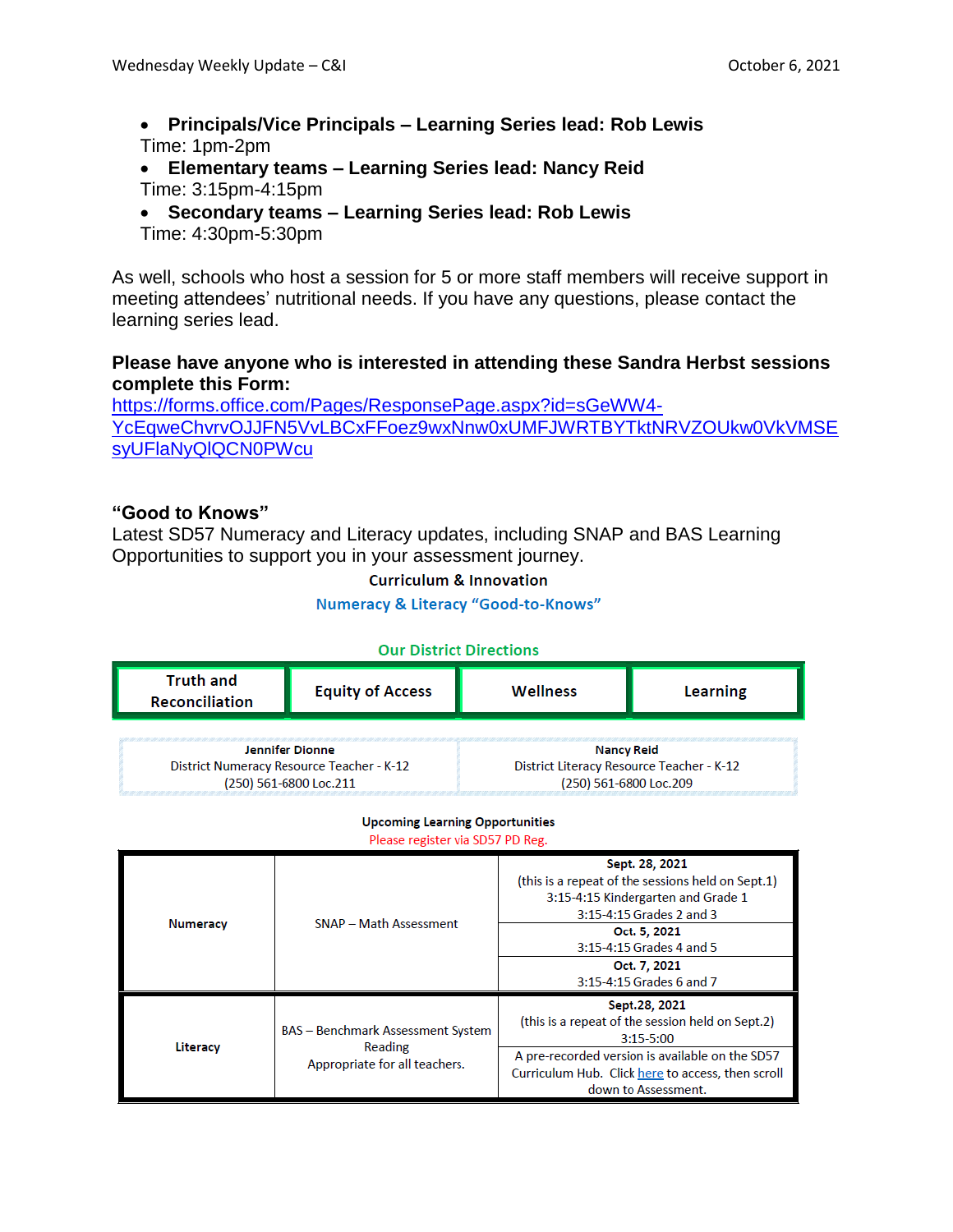

### Math Catcher Festival 2021 An Initiative to promote Mathematics and Storytelling

The Math Catcher Festival is a celebration of students' imaginations, creativity and their knowledge of mathematics and Indigenous cultures and traditions. This opportunity is available in both English and French for Grade 4 & 5: virtually on Zoom on **Friday, November 26th , 2021: 9am to noon PST.**

Festival [Expression](https://www.surveymonkey.ca/r/MCFestival_21) of Interest Sign Up (due by October 1<sup>st</sup>)

If you have any questions, please contact Jennifer Dionne (*jdionne@sd57.bc.ca*).

# **Culturally Responsive Mathematics Teaching**

A four session learning series with Nikki Lineham

| <b>Session Information</b>              |                      |                         |
|-----------------------------------------|----------------------|-------------------------|
| All sessions will be from 3:15pm-4:45pm |                      |                         |
| Session 1                               | October 19 (Tuesday) | In person (John McInnis |
|                                         |                      | Centre)                 |
| Session 2                               | November 22 (Monday) | Virtual                 |
| Session 3                               | February 7 (Monday)  | Virtual                 |
| Session 4                               | April 11 (Monday)    | In person (TBD)         |

Participants will receive supplementary materials to support them with their math practice. Please direct any questions to Jennifer Dionne at [jdionne@sd57.bc.ca](mailto:jdionne@sd57.bc.ca) Please click here to access the [Expression](https://forms.office.com/Pages/ResponsePage.aspx?id=sGeWW4-YcEqweChvrvOJJBfrd7yvjK5KqoCJiriq76lUNDRMSzZRSUlMMkpOUDFGS0dNTDM5NTdETC4u) of Interest Form.

### **DLC News**

Did you know that you can search for videos on our streaming services right now from one spot? Can-Core, Curio, National Film Board can all be searched alongside our kits, novel sets, and everything else via DLC [Bookings.](http://media.dymaxion.ca/SD57/) Unsure how to do that? Watch this video:

<https://web.microsoftstream.com/video/e9d2dba9-bb12-46b5-92fe-2dcd3f728e10>

# **MyBlueprint.ca Education Planner (Grade 7-12)**

**H** myBlueprint **All About Me Education Planner** 

Grade 7 access is new this year!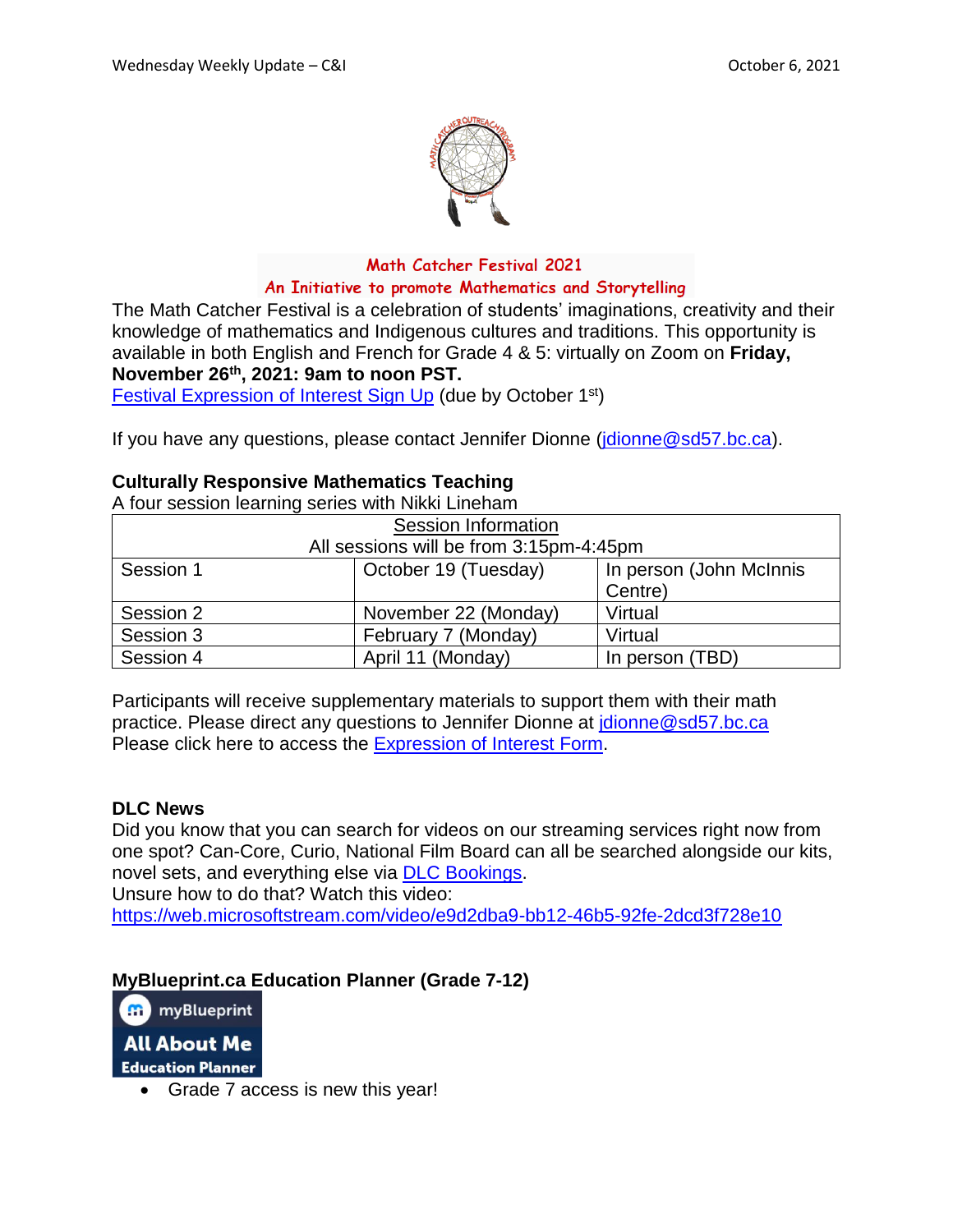- [MyBlueprint.ca](https://app.myblueprint.ca/?sdid=sd57) is listed as a strategy in the Strategic Plan (Learning)
- The program can be used to aid in the transition of students from grade to grade, school to school (Strategic Plan: Wellness)
- There are comprehensive lesson plans, [resources,](https://myblueprint.ca/support) and webinars for Career Ed 7-12, through MyBlueprint.ca Support
- This program can be used as a resource in many curricular areas (eg. music portfolio, math budget, careers in the sciences, post-secondary schools with French programming, etc.)
- Students can use their Office 365 email accounts to register (see your principal for more Office 365 information)
- **In school, in-class, co-teaching and support available. Contact Erin Thomas [\(ethomas@sd57.bc.ca\)](mailto:ethomas@sd57.bc.ca) for more information!**

**UPCOMING LEARNING OPPORTUNITIES:** (Please register via [SD57](https://apps.powerapps.com/play/providers/Microsoft.PowerApps/apps/4eceb8ec-7e63-4ffa-bf7c-35490d32df6b) PD Reg)

| Introduction to MyBlueprint.ca                                                                                     | <b>October 7, 2021</b><br>Grade 7-12: 3:15pm-4:15pm ONLINE  |
|--------------------------------------------------------------------------------------------------------------------|-------------------------------------------------------------|
| <b>Education Planner 7-12</b>                                                                                      | <b>October 14, 2021</b><br>Grade 7-12: 3:15pm-4:15pm ONLINE |
| <b>Taking MyBluePrint.ca Education</b><br><b>Planner to the Next Level – with</b><br><b>MyBluePrint.ca Support</b> | <b>October 22, 2021</b><br>1:00pm-2:00pm ONLINE             |

# **CTC (Career [Technical](https://cnc.bc.ca/programs-courses/programs/ctc) Centre):**

Technical training at CNC in a trade for Grade 12 students Students get dual credit (credits toward high school graduation and Foundations/Level 1 training in a trade)

Reduced costs to students (tuition and most fees covered by SD57)

Spring 2022 seats available in Carpentry, Electrical and Welding

Contact Doug Borden [\(dborden@sd57.bc.ca\)](mailto:dborden@sd57.bc.ca) for more information

| UPCOMING OPPORTUNITIES: |  |
|-------------------------|--|

| <b>Trades Tours</b>                        | <b>Trades Days are returning!</b>        |
|--------------------------------------------|------------------------------------------|
| Tours of the trades are offered on Fridays | Trades Days bring a group of students to |
| from 10-11am. Students must reserve a      | CNC to explore a trade for the day. We   |
| spot to attend and we prefer them to       | spend time in the shop and classroom, as |
| attend a tour with a parent or guardian.   | well as work with the students in        |
| To book a tour, please have students       | preparing their CTC application and      |
| email ctc@cnc.bc.ca or call 250-561-       | answer any questions that may come up    |
| 5853                                       | about the program and what to expect.    |
|                                            | We hope to see the return of Trade Days  |
|                                            | late this fall or early 2022.            |

Feel free to connect for further information:

| <b>Erin Thomas (District Career Ed)</b><br>Coordinator) | Doug Borden (CTC Coordinator) |
|---------------------------------------------------------|-------------------------------|
| ethomas@sd57.bc.ca                                      | dborden@sd57.bc.ca            |
| 250-564-6574 ext. 2053                                  | 250-561-5858                  |